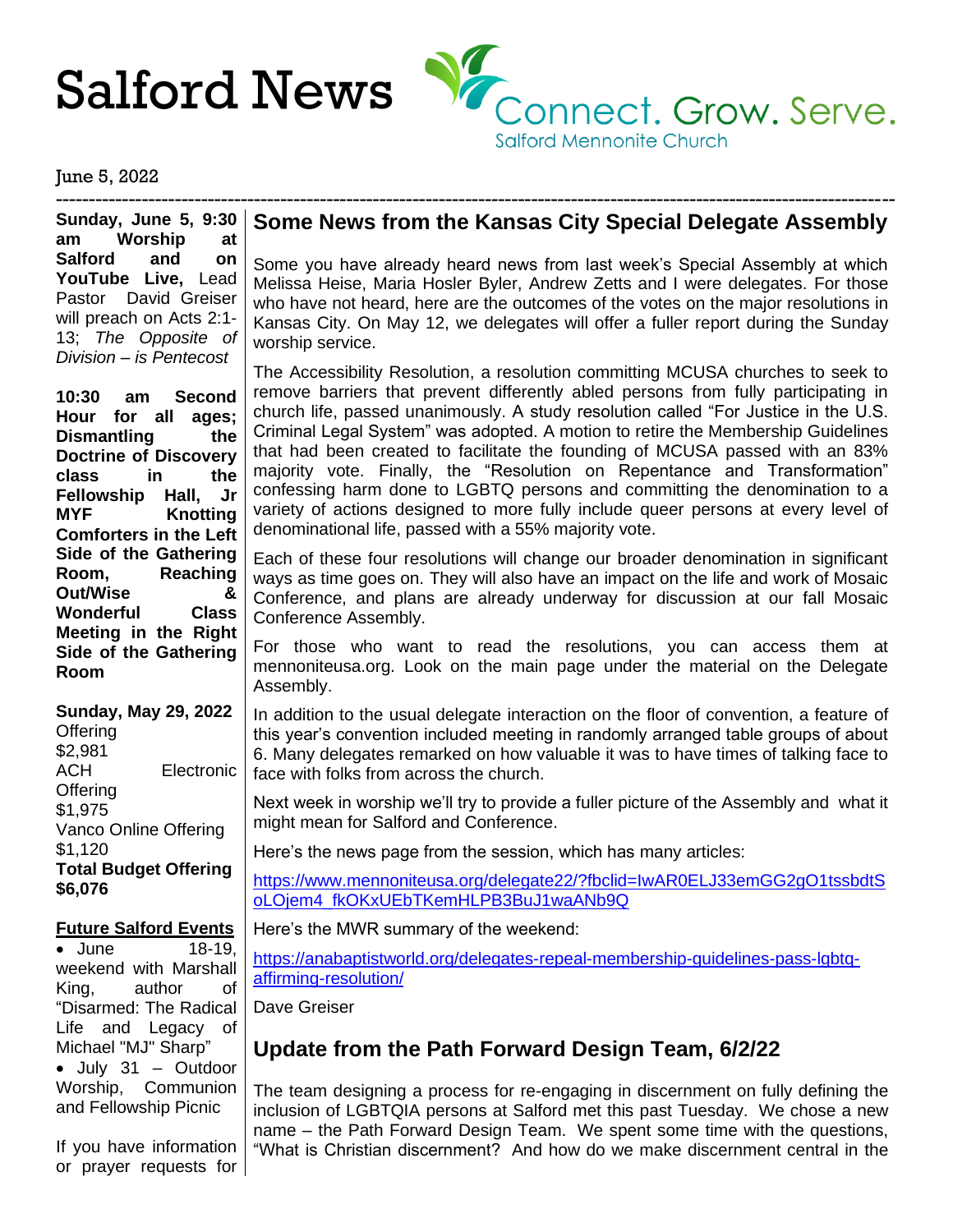our newsletter, please submit this to the church office by 4:00 p.m. Wednesday afternoon.

If you would like to receive this newsletter by email, please submit your email address to [alderferb@salfordmc.or](mailto:alderferb@salfordmc.org) [g](mailto:alderferb@salfordmc.org)

work we'll be doing together as a church this next year?" Dave shared some material from Ruth Haley Barton's book, Pursuing God's Will Together. We agree that "learning to discern" God's will needs to be at the forefront of our congregational process from the beginning. As a group, we also agree that we need to be engaging in individual prayer and common reading; together we'll be reading and talking about the scriptures on "transforming our minds" from Romans 12. - Dave, Mandy, Joe, Kerry, Sally, Ron, Andrew, and Maria

# **Peace Camp Donations Needed**

One important aspect of the upcoming Peace Camp is providing meals for the kids and adult participants. The kitchen team will be providing a main dish, fruit, vegetables and dessert each night. We are looking for donations of fruit, vegetables and desserts.

If you'd like to contribute to Peace Camp in this way, please sign up for what you'll bring. There are two ways to sign up. If you prefer pen and paper, look for a pink sign-up sheet located outside each exit from the sanctuary today and next Sunday the 12th. There will also be an all church email this week with a link to sign up electronically.

Donations can be brought to the church kitchen by 2 pm on Sunday, June 19. You're welcome to contact Katie Alderfer if you have questions. Many thanks in advance for supporting Peace Camp!

# **This Week at Salford**

## **Sunday, June 12**

9:30 am Salford Worship Indoors and Streamed on YouTube Live Preaching: Maribeth Benner 10:30 am Second Hour for all ages

# **Our Church Family**

## *Prayer Concerns*

- For *Cathy Yoder* who suffered a mild stroke on Friday morning. She is doing well, being tested and monitored at Abington Lansdale hospital and expected home this weekend.
- For *Ray Yoder* who is recovering this week from a procedure to clear a bile duct in his liver.
- For **our denomination** as we begin to live into the implications of the resolutions passed at Kansas City.
- Be in prayer for the **Kansas City delegates** as they meet to communicate the outcomes of the convention with Mosaic Conference churches this coming week.
- All Mosaic Congregations are praying this week for **Bethany Birches Camp** in Vermont, a Conference-Related ministry, as they prepare to orient their summer staff and look ahead to a full summer of camps. Please pray that the staff and campers will experience God in loving and exciting ways this summer.

## *Service & Mission*

**Donation of the Month for June** – **featuring Keystone Opportunity Center:** Healthy snacks to supplement KOC summer meal bags of boxed lunches for children: juice boxes (real juice), applesauce cups, fruit cups (packs of 4 or 6) cereal bars or granola bars (that DO NOT contain peanuts and nuts because of allergies), boxes of raisins, snack bags of popcorn, pretzels, and goldfish (whole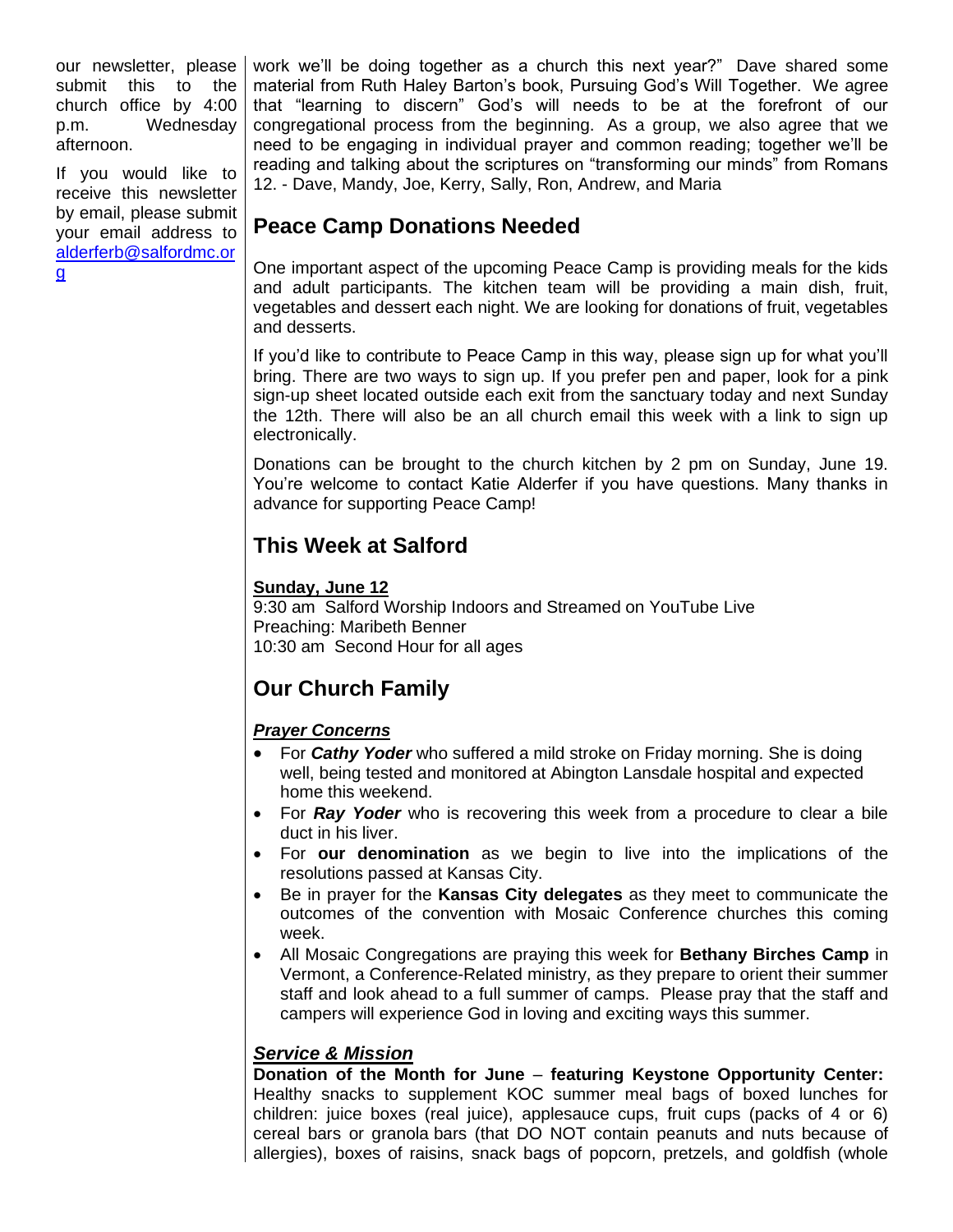grain if possible)

Items can be placed at the donation of the month table by the infant nursery.

#### **6/3/22 Garden Update,**

Greetings fellow gardeners, this past week we had some good news and some bad news in the garden. THE GOOD NEWS is we were able to plant our first planting of tomatoes on Monday. We also planted Zucchini and Cucumbers. The bad news was the sun came out and baked the garden at over 90 degrees the next several days. Not a good situation for young seedlings. I was running drip line and watering by hand trying to hydrate the plants to keep them from frying. We were successful keeping most of the toms alive but we lost several zucchini plants. I will reseed these and we will be OK for the late summer. The other bad news is we still cannot use the bottom end of the garden as the soil is still too wet. The rain we had Thursday will only further delay work on that end of garden. We will be harvesting this Saturday as our lettuce has arrived and a few sugar snap peas will be ready. I planted a small row of radishes and they will be ready too. SALAD TIME! We will plant our sweet potato slips this Saturday and they should be ready to harvest by mid-September. We can also start to lay down cardboard and straw on the upper rows where we were able lay plastic down. The potatoes that are up will need to be hilled also. Never a dull moment in the garden.

Thank you to the hardy group who shown up on Monday to help plant. Using part of their holiday to help out in the garden was very much appreciated. As always the garden is a special place but it is the people that make it special. Steve, [rsblank@verizon.net](mailto:rsblank@verizon.net) 215-876-6616

## **Family Faith Formation Spotlight**

**Bulletin Artwork Needed!** Are your kids bringing home art that might be shared on our bulletins for Sunday worship? Take a photo and send to Brad in the church office.

**The Soil and The Seed Project** has released a new set of "Little Liturgies" and accompanying album for Ordinary Time (June 12-Sept 3). [Listen on Spotify.](https://open.spotify.com/album/5PlXWiKLneuy8DU7ACfzAs?si=0VoIktOwS6m3Z5jkS6ozMA) [Download the "Little Liturgies"](https://www.thesoilandtheseedproject.org/) - simple repeated scriptures to share at dinnertime or before bed. Hard copies are available at the Welcome Center.

**Building Faith practice for June: [Milk and Honey](https://www.buildingfaithfamily.com/land-of-milk-and-honey.html)** This month's "Taste the Story" theme with Building Faith focuses on the idea of God's abundant provision in the promised land. Find a recipe for a "promise land" milkshake and activities related to summer garden produce, bees, and trusting in God's care.

## **Racial Justice Spotlight**

All are welcome to join the Racial Justice Learning Group on Sunday, June 5 at noon in the grove for a potluck before we break for the summer. Please bring a dish to share and place settings. Contact Jenn Svetlik for more information.

# **Church Library Spotlight**

The church library has purchased many new books in recent weeks. Stop by and speak with a librarian to see what's new, or review the library catalogue on the Salford church website<https://smck-ind.kari.opalsinfo.net/bin/home>

Here is a sampling of new materials: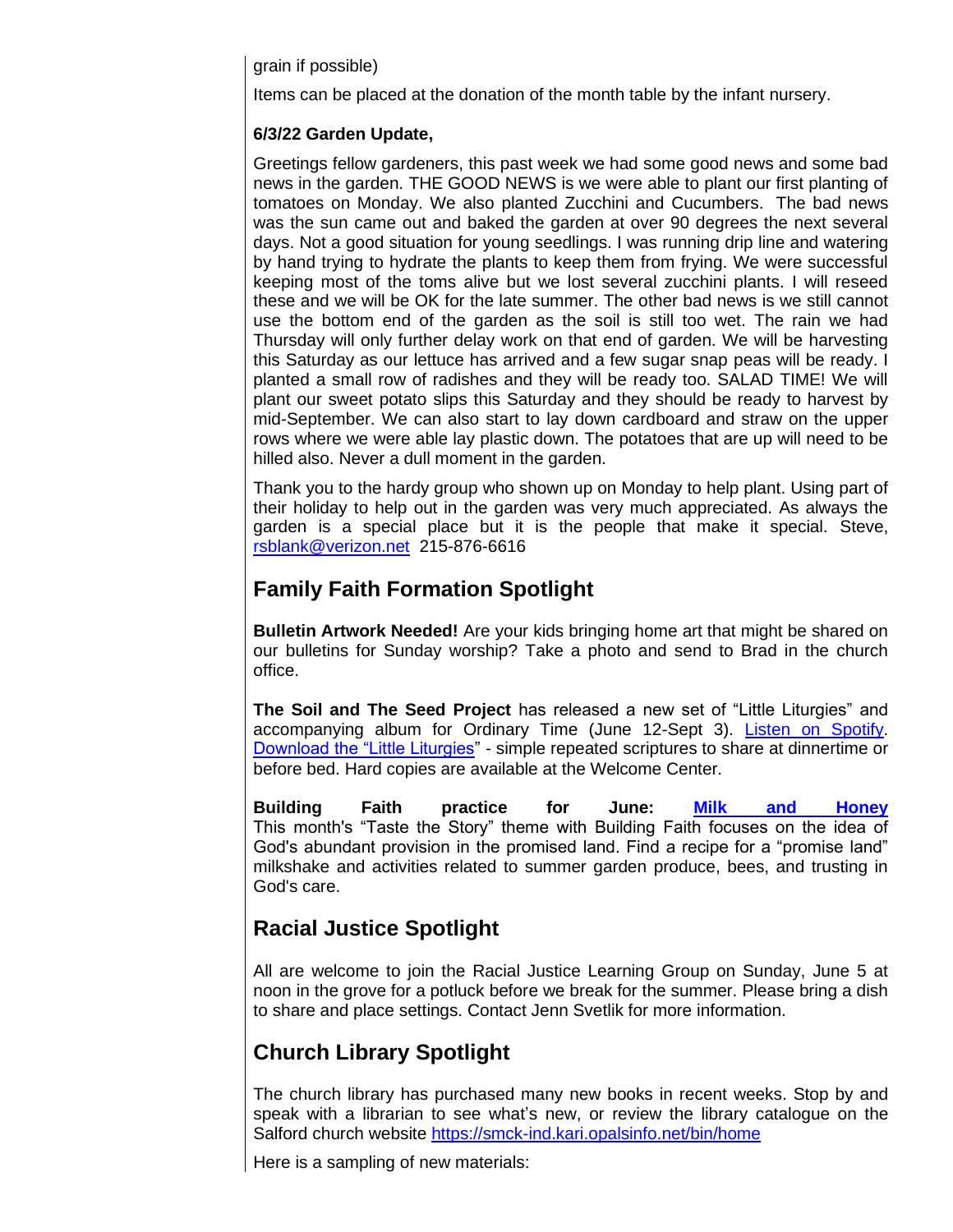## **The Prayer Box by Lisa Wingate**



When Iola Anne Poole, an old-timer on Hatteras Island, passes away in her bed at ninety-one, the struggling young mother in her rental cottage, Tandi Jo Reese, finds herself charged with the task of cleaning out Iola's rambling Victorian house.

Running from a messy, dangerous past, Tandi never expects to find more than a temporary hiding place within Iola's walls, but everything changes with the discovery of eighty-one carefully decorated prayer boxes, one for each year, spanning from Iola's youth to her last days. Hidden in the boxes is the story of a lifetime, written on random bits of paper--the hopes and wishes, fears and thoughts of an unassuming but complex woman passing

through the seasons of an extraordinary, unsung life filled with journeys of faith, observations on love, and one final lesson that could change everything.

### **Curious George Discovers Plants – Children's Book**



George's friend Chef Pisghetti makes the most delicious vegetable soup! When the chef is running low on fresh vegetables, George wants to lend a hand in the rooftop garden- but he has a lot to learn about greenery. Come along as George discovers all about gardening, plants, what makes them grow, and why they're important. Based on the Emmy-winning PBS show, this story is filled to the brim with additional facts, real

photos, experiments, activities, and more. Learning about science has never been so much fun!

## **News & Notes**

**Salford friends at Souderton Mennonite Homes** - plan to join us for our June gathering, Monday June 13th from 7-8 in the Friendship Room. Contact Karen (215) 237-7367 with any questions. Hope to see you there!

We continue to work on **finding a repair company to fix the elevator** at a reasonable price. But we are having difficulty making arrangements at a fair price. The elevator will not be available this week. We will update when it is back in working order.

Summer **Rejoice Devotionals** are available for pick-up at the Welcome Center.

#### **Volunteer Opportunity** | MWUSA Ambassadors

Mennonite Women USA [\(https://mennonitewomenusa.org\)](https://mennonitewomenusa.org/) brings together women sharing faith. Inspired by one another's testimonies we find grace, resilience and joy for the journey through a variety of media and gatherings. All women are welcome, and there is no membership boundary, but there is a new opportunity to help by connecting women through the resources MWUSA provides. Are you interested in serving as a link between women in your community and the ongoing resources and traditions MWUSA provides? Email Suzanne [\(suzanneal@mennonite.org\)](mailto:suzanneal@mennonite.org), MWUSA's East Coast Representative, to receive periodic eMail updates to forward along to your congregation and local networks as you are able.

The **summer schedule for worship and Second Hour** will be the same as recent past summers. We will not hold Second hour or Children's Sunday School in July and August and our worship start time will be 10:00 am. Second Hour classes are encouraged to plan fellowship activities over these months. Outdoor Worship and